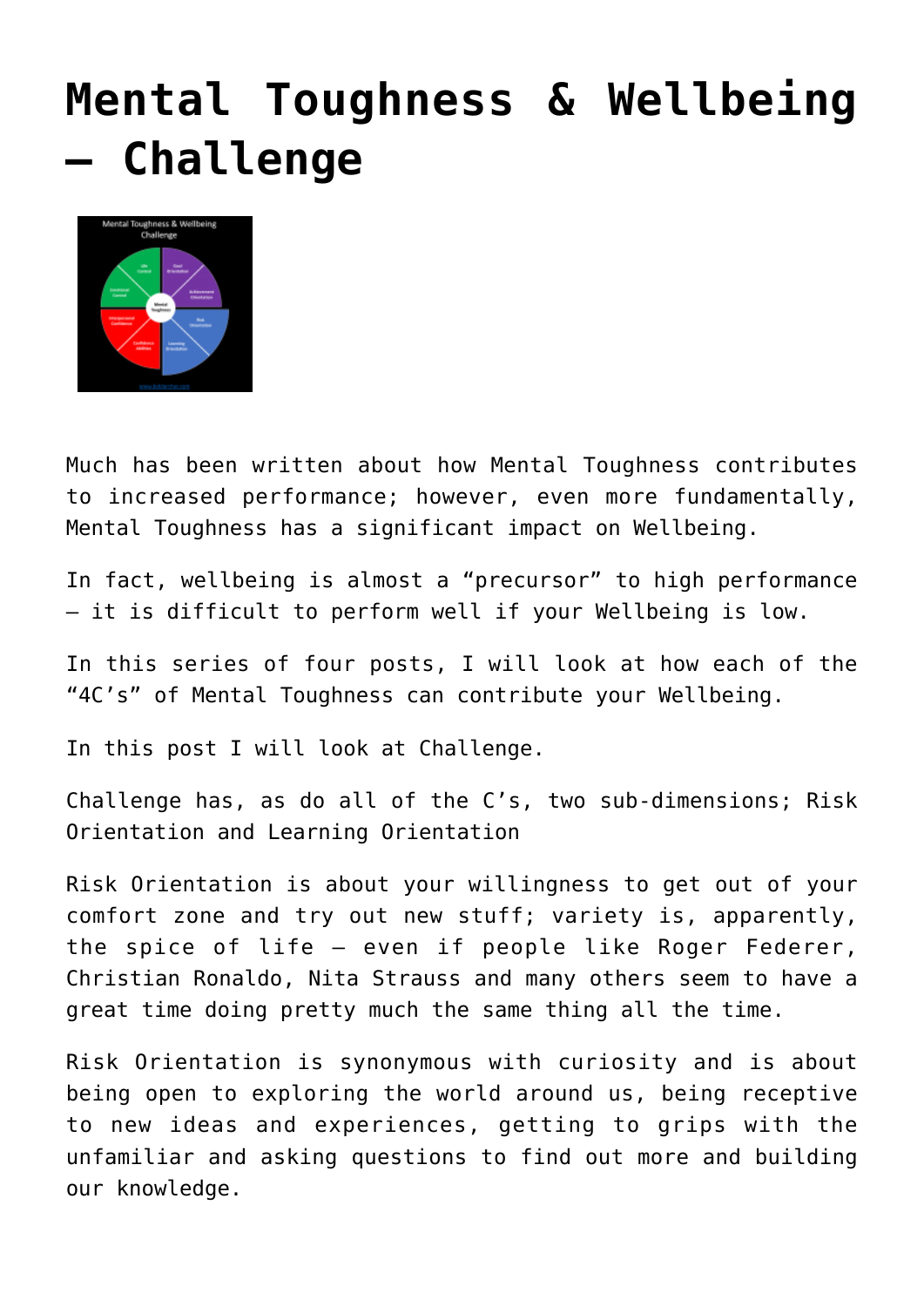People who have active rather than passive minds tend not suffer from boredom, their brains release Dopamine (one of the 'feel good' hormones) when they make new discoveries which keeps their emotions more positive.

Curiosity may have killed the cat, but, as T. S. Elliot said, "Only those who will risk going too far can possibly find out how far one can go"

Push your comfort zone, or more precisely push your comfort zones and test yourself, physically, emotionally, intellectually and spiritually – get into the learning zone while avoiding the chaos zone.

Learning orientation describes an individual's disposition to approach, manage, and achieve learning intentionally, both from successes and failures and it boils down to having an active exploratory mind and seeking to learn from both the situation and others.

Those with a high Learning Orientation are often referred to as "interested people" as opposed to "interesting people"; the later being more concerned with the question: "how can I demonstrate my competence? as opposed to the question, "what can I learn?"

According to Rick Hanson, the neuroscientist, learning is the superpower of superpowers, the one that will really steepen your growth curve in life. Again, according to Hanson, about a third of our attributes are innate in our DNA, while the other two-thirds are acquired through learning; this means we can have influence and control over who we become – see the initial post in this series

The next time you are in a new situation set yourself the intention of seeing what you can learn; open yourself up to new ways of seeing and understanding – it can help you adapt to change and expand your ability to reach your goals (see previous post)